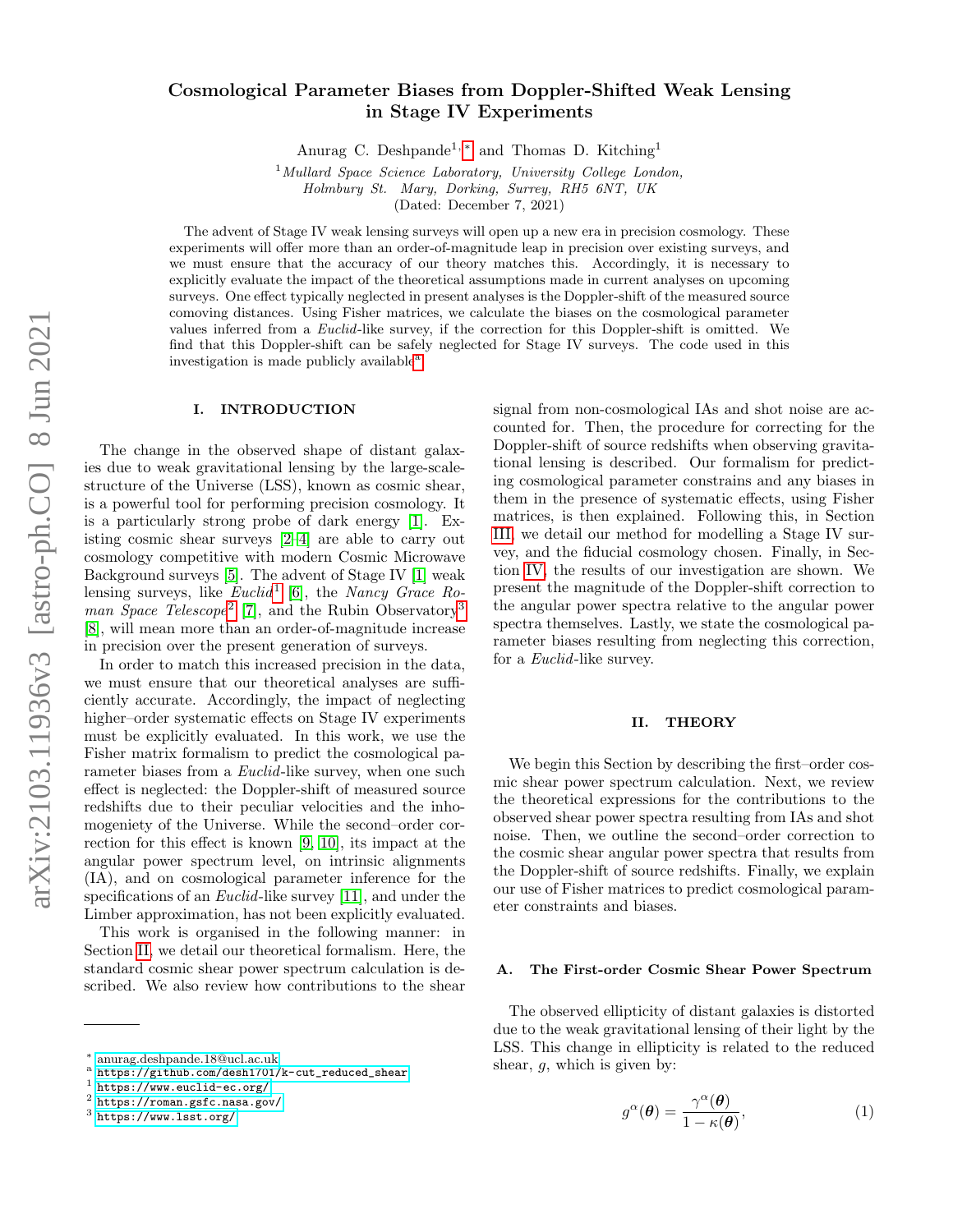where  $\theta$  is the position of the source on the sky,  $\gamma$  is the spin-2 shear with index  $\alpha = 1, 2$ , and  $\kappa$  is the convergence. The shear encodes the part of weak lensing which results in an anisotropic stretching of the source image that would make a circular light distribution elliptical. Meanwhile, convergence is the component of weak lensing that causes an isotropic increase or decrease in the image's size. In the case of weak lensing,  $|\kappa| \ll 1$ , which allows us to make the reduced shear approximation:

$$
g^{\alpha}(\boldsymbol{\theta}) \approx \gamma^{\alpha}(\boldsymbol{\theta}). \tag{2}
$$

While this approximation results in significant cosmological parameter biases for Stage IV experiments [\[12\]](#page-7-8), it has been shown that these can be sufficiently mitigated through the use of scale-cut techniques such as  $k$ cut cosmic shear [\[13\]](#page-7-9). Accordingly, we proceed under the reduced shear approximation for the remainder of this work.

For a tomographic redshift bin  $i$ , the convergence in its most general form, in spherical harmonic space, and on the celestial sphere, takes the form:

$$
\widetilde{\kappa}_{i,\ell m} = 4\pi i^{\ell} \int_0^{\chi_{\text{lim}}} \mathrm{d}\chi W_i(\chi) \int_0^{\infty} \frac{\mathrm{d}^3 k}{(2\pi)^3} j_{\ell}(k\chi)
$$
  
  $\times 2Y_{\ell m}^*(\hat{\boldsymbol{k}}) \widetilde{\delta}(\boldsymbol{k},\chi),$  (3)

where  $\ell = |\ell|$  is the amplitude of the spherical harmonic conjugate of  $\theta$ ,  $\chi$  is the comoving distance,  $\chi$ <sub>lim</sub> is the limiting comoving distance of the survey,  $j_{\ell}$  are spherical Bessel functions,  $_2Y^*_{\ell m}$  are spin-weighted spherical harmonics with spin= 2,  $\delta$  is the matter density contrast of the Universe, and  $k$  is a spatial momentum vector with magnitude  $k = |\mathbf{k}|$ . The convergence is a projection of the matter density contrast along the line-of-sight. Under the Limber approximation [\[14\]](#page-7-10), in which we consider only wave-modes in the plane of the sky to be contributing to the lensing signal, this simplifies to:

$$
\widetilde{\kappa}_i(\boldsymbol{\ell}) = \int_0^{\chi_{\text{lim}}} \mathrm{d}\chi \, \widetilde{\delta}(k,\chi) \, W_i(\chi), \tag{4}
$$

where now the vector  $\ell$  has angular component  $\phi_{\ell}$ , and magnitude  $\ell$ , and  $k = (\ell + 1/2)/S_K(\chi)$  [\[14\]](#page-7-10), with  $S_K(\chi)$ being a function that encodes the Universe's curvature, K. This is defined as:

$$
S_{\mathcal{K}}(\chi) = \begin{cases} |K|^{-1/2} \sin(|K|^{-1/2}\chi) & K > 0 \text{ (Closed)}\\ \chi & K = 0 \text{ (Flat)}\\ |K|^{-1/2} \sinh(|K|^{-1/2}\chi) & K < 0 \text{ (Open)}. \end{cases}
$$
(5)

Additionally,  $W_i$  is the lensing window function for tomographic bin  $i$ . This is given by the expression:

$$
W_i(\chi) = \frac{3}{2} \Omega_{\rm m} \frac{H_0^2}{c^2} \frac{S_{\rm K}(\chi)}{a(\chi)} \int_{\chi}^{\chi_{\rm lim}} d\chi' n_i(\chi')
$$
  
 
$$
\times \frac{S_{\rm K}(\chi' - \chi)}{S_{\rm K}(\chi')}, \tag{6}
$$

where  $\Omega_{\rm m}$  is the dimensionless matter density of the Universe at present-day,  $H_0$  is the Hubble constant, c is the speed of light in a vacuum,  $a(\chi)$  is the scale factor, and  $n_i(\chi)$  is the galaxy probability distribution for bin i.

Making the flat-sky and 'prefactor-unity' approximations [\[15\]](#page-7-11), the relationship between shear and convergence is given by:

$$
\widetilde{\gamma}_i^{\alpha}(\boldsymbol{\ell}) = T^{\alpha}(\boldsymbol{\ell}) \widetilde{\kappa}_i(\boldsymbol{\ell}). \tag{7}
$$

Here,  $T^{\alpha}(\ell)$  are trigonometric weighting functions:

$$
T^1(\ell) = \cos(2\phi_\ell),\tag{8}
$$

$$
T^2(\ell) = \sin(2\phi_\ell). \tag{9}
$$

Considering an arbitrary shear field, we note two linear combinations of the individual shear components – a curlfree E-mode, and a divergence-free B-mode:

$$
\widetilde{E}_i(\boldsymbol{\ell}) = \sum_{\alpha} T^{\alpha} \widetilde{\gamma}_i^{\alpha}(\boldsymbol{\ell}), \qquad (10)
$$

$$
\widetilde{B}_i(\boldsymbol{\ell}) = \sum_{\alpha} \sum_{\beta} \varepsilon^{\alpha \beta} T^{\alpha}(\boldsymbol{\ell}) \, \widetilde{\gamma}_i^{\beta}(\boldsymbol{\ell}), \tag{11}
$$

where  $\varepsilon^{\alpha\beta}$  is the Levi-Civita symbol in two dimensions. When there are no systematic effects, the B-mode is zero, leaving the only the E-mode. From this, we define auto and cross-correlation angular power spectra,  $C_{\ell;ij}^{\gamma\gamma}$ :

$$
\langle \widetilde{E}_i(\boldsymbol{\ell}) \widetilde{E}_j(\boldsymbol{\ell'}) \rangle = (2\pi)^2 \, \delta_{\mathrm{D}}^2(\boldsymbol{\ell} + \boldsymbol{\ell'}) \, C_{\ell;ij}^{\gamma\gamma}, \qquad (12)
$$

where  $\delta_{\rm D}^2$  is the two-dimensional Dirac delta function. These angular power spectra are defined as:

<span id="page-1-0"></span>
$$
C_{\ell;ij}^{\gamma\gamma} = \int_0^{\chi_{\text{lim}}} \mathrm{d}\chi \frac{W_i(\chi)W_j(\chi)}{S_{\text{K}}^2(\chi)} P_{\delta\delta}(k,\chi),\qquad(13)
$$

where  $P_{\delta\delta}(k,\chi)$  is the power spectrum of the matter density contrast. For a detailed overview of this calculation, see [\[16\]](#page-7-12).

#### B. Intrinsic Alignments and Shot Noise

In practice, the shear signal measured from surveys of galaxies contains not only the desired signal from cosmic shear, but other contributions as well. One of these non-cosmological contributions comes from the intrinsic alignment (IA) of galaxies [\[17\]](#page-7-13), as galaxies can have preferred, intrinsically correlated, alignments due to having formed in the same tidal environments. Taking into account this IA, to the first-order, the observed ellipticity of a galaxy,  $\epsilon$ , is expressed as:

$$
\epsilon = \gamma + \gamma^{\mathrm{I}} + \epsilon^s,\tag{14}
$$

<span id="page-1-1"></span>where  $\gamma$  is the cosmic shear due to the LSS,  $\gamma^{\text{I}}$  is the distortion from IAs, and  $\epsilon^s$  is the ellipticity that the galaxy would have if no IA or cosmic shear was present. When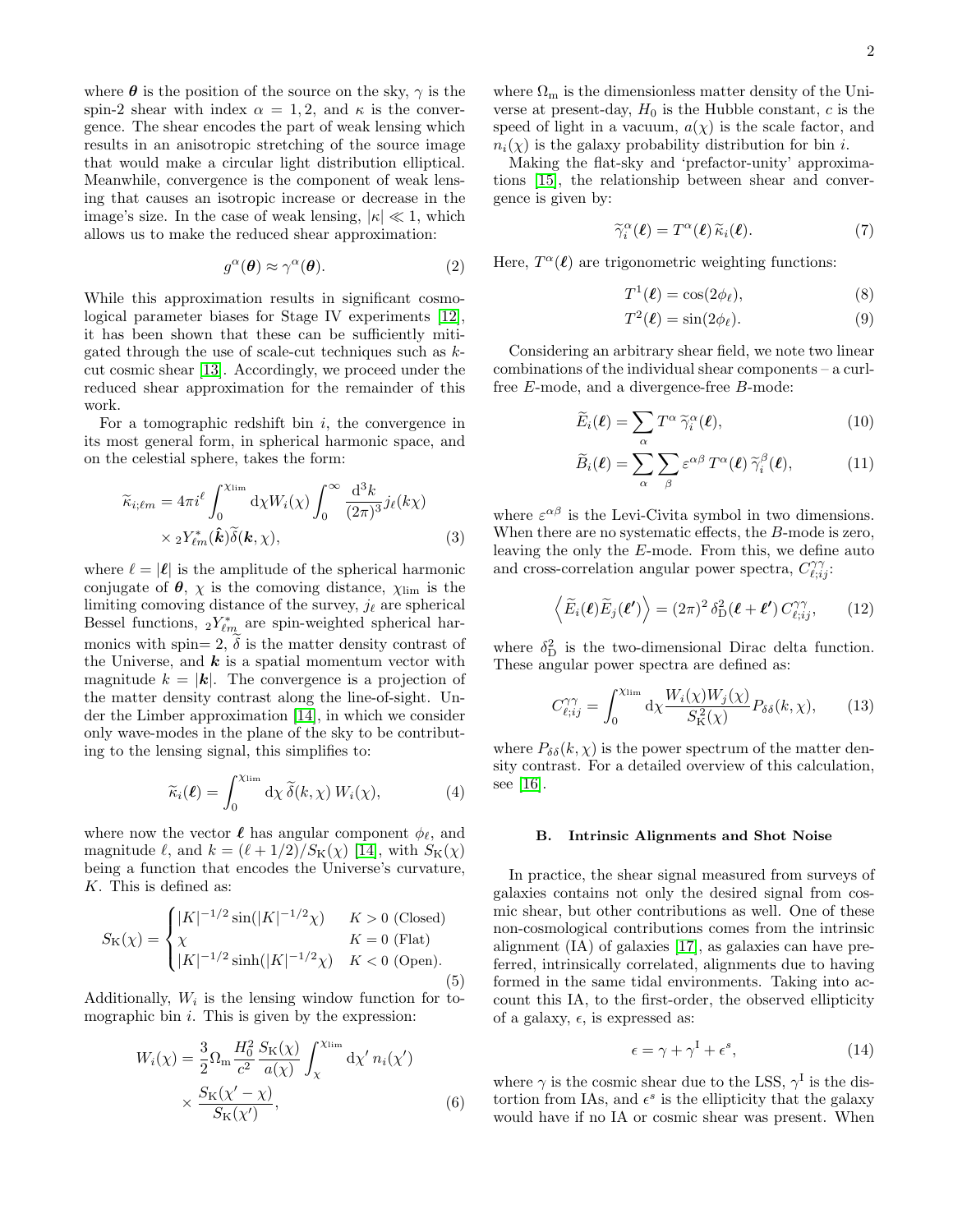we then construct a two-point statistic (e.g. the angular power spectrum) from this ellipticity, we find it has contributions from four types of terms:  $\langle \gamma \gamma \rangle$ ,  $\langle \gamma^I \gamma \rangle$ ,  $\langle \gamma^I \gamma^I \rangle$ , and a shape (shot) noise component resulting from  $\epsilon^s$ .

Therefore, the observed angular power spectra,  $C_{\ell;ij}^{\epsilon\epsilon}$ , is the sum of each of these:

<span id="page-2-0"></span>
$$
C_{\ell;ij}^{\epsilon\epsilon} = C_{\ell;ij}^{\gamma\gamma} + C_{\ell;ij}^{I\gamma} + C_{\ell;ij}^{\gamma I} + C_{\ell;ij}^{II} + N_{\ell;ij}^{\epsilon},\qquad(15)
$$

where  $C_{\ell;ij}^{\dagger\gamma}$  are the correlation spectra between the background shear and the foreground IA,  $C_{\ell ij}^{\gamma I}$  describe the correlation of the foreground shear with background IA which are zero except when photometric redshift estimates result in the observed redshifts being scattered between bins,  $C_{\ell;ij}^{\text{II}}$  are the IA auto-correlation spectra, and  $N_{\ell;ij}^{\epsilon}$  encodes the shot noise.

We use the non-linear alignment (NLA) model [\[18\]](#page-7-14) in order to describe the non-zero IA spectra:

$$
C_{\ell;ij}^{\mathrm{I}\gamma} = \int_0^{\chi_{\mathrm{lim}}} \frac{\mathrm{d}\chi}{S_{\mathrm{K}}^2(\chi)} [W_i(\chi)n_j(\chi) + n_i(\chi)W_j(\chi)] \times P_{\delta I}(k,\chi), \tag{16}
$$

$$
C_{\ell;ij}^{\rm II} = \int_0^{\chi_{\rm lim}} \frac{\mathrm{d}\chi}{S_{\rm K}^2(\chi)} n_i(\chi) n_j(\chi) P_{\rm II}(k,\chi),\tag{17}
$$

where analogously to the shear angular power spectra, the IA angular power spectra are projections of the IA power spectra  $P_{\delta I}(k, \chi)$  and  $P_{II}(k, \chi)$ . In the NLA model, these are proportional to the matter power spectrum:

$$
P_{\delta I}(k,\chi) = \left[ -\frac{\mathcal{A}_{\rm IA} \mathcal{C}_{\rm IA} \Omega_{\rm m}}{D(\chi)} \right] P_{\delta \delta}(k,\chi), \qquad (18)
$$

$$
P_{\rm II}(k,\chi) = \left[ -\frac{\mathcal{A}_{\rm IA} \mathcal{C}_{\rm IA} \Omega_{\rm m}}{D(\chi)} \right]^2 P_{\delta \delta}(k,\chi),\qquad(19)
$$

with  $A_{IA}$  and  $C_{IA}$  being free model parameters which are obtained through fitting to simulations or data, and  $D(\chi)$ describing the evolution of the growth factor of density perturbations with comoving distance.

The final term in equation [\(15\)](#page-2-0), which represents the shape (shot) noise, takes the form:

$$
N_{\ell;ij}^{\epsilon} = \frac{\sigma_{\epsilon}^2}{\bar{n}_{\rm g}/N_{\rm bin}} \delta_{ij}^{\rm K},\tag{20}
$$

under the assumption that the tomographic bins in the survey being studied are equi-populated. Here,  $\sigma_{\epsilon}^2$  denotes the variance of the observed ellipticities in the sample of galaxies,  $\bar{n}_{\rm g}$  is the surface density of galaxies, and  $N_{\text{bin}}$  is the survey's number of tomographic bins. The Kronecker delta,  $\delta_{ij}^{\text{K}}$ , encodes the fact that galaxies' ellipticities at different redshifts should not be correlated; meaning that, for cross-correlation spectra, the shot noise will vanish.

#### C. Doppler-shifted Cosmic Shear

When measuring the effect of weak lensing on a given source, we observe its redshift. However, the inhomogeneity of the Universe, and the presence of the LSS means that the source will have a peculiar velocity towards its local overdensity. Consequently, the measured redshift will be perturbed by Doppler-shift. At the second-order, this will result in a correction to the observed reduced shear due to the coupling between this redshift perturbation and the lenses. Under the reduced shear approximation, this is given by [\[9\]](#page-7-5):

$$
g^{\alpha}(\boldsymbol{\theta}, \chi) = \gamma^{\alpha}(\boldsymbol{\theta}, \chi) + \delta g_z(\boldsymbol{\theta}, \chi), \qquad (21)
$$

where  $\delta g_z$  accounts for the perturbation of the observed redshift according to:

$$
\delta g_z(\theta, \chi) = -\frac{\mathrm{d}\gamma^{\alpha}}{\mathrm{d}\chi} \frac{\mathrm{d}\chi}{\mathrm{d}z} \delta z. \tag{22}
$$

Now,  $\delta z$  is the perturbation of the source redshift due to Doppler-shift. Expanding this expression explicitly, and neglecting the sub-dominant Sachs-Wolfe and integrated Sachs-Wolfe effects results in:

<span id="page-2-1"></span>
$$
\delta g_z(\boldsymbol{\theta}, \chi) = \frac{c}{\chi^2 H(\chi) a(\chi)} \, \boldsymbol{n} \cdot \boldsymbol{v} \int_0^\chi \mathrm{d}\chi \, \partial^2 \Phi(\boldsymbol{\theta}, \chi), \quad (23)
$$

where  $H(\chi)$  is the value of the Hubble function at source comoving distance  $\chi$ ,  $\boldsymbol{n}$  is the unit direction vector pointing from the source to the observer,  $\boldsymbol{v}$  is the peculiar velocity of the source, and  $\Phi$  is the gravitational potential. In fact,  $\delta g_z$  is a two-point term, as  $\boldsymbol{n} \cdot \boldsymbol{v}$  also depends on the matter density contrast (see e.g. Appendix B of [\[19\]](#page-7-15)). Accordingly, we write equation [\(23\)](#page-2-1) as a combination of  $\kappa^{\rm like}$  and  $\gamma^{\rm like}$  terms:

$$
\delta g_z(\boldsymbol{\theta}, \chi) = \kappa^{\text{like}}(\boldsymbol{\theta}, \chi) \,\gamma^{\text{like}}(\boldsymbol{\theta}, \chi), \tag{24}
$$

with:

κ

$$
c^{\text{like}}(\boldsymbol{\theta}, \chi) = \frac{c}{\chi^2 H(\chi) a(\chi)} \, \boldsymbol{n} \cdot \boldsymbol{v},\tag{25}
$$

$$
\gamma^{\text{like}}(\boldsymbol{\theta}, \chi) = \int_0^\chi \mathrm{d}\chi \, \partial^2 \Phi(\boldsymbol{\theta}, \chi). \tag{26}
$$

The Doppler correction is now expressed as a product between a shear-like term,  $\gamma^{\text{like}}$ , and a convergence-like term,  $\kappa^{\text{like}}$ , analogously to the way in which other twopoint correction terms (e.g. the reduced shear and magnification bias corrections [\[12\]](#page-7-8)) are typically formulated.

When expanded fully, in spherical harmonic space, and for a given tomographic redshift bin  $i$ , these terms take the form:

$$
\widetilde{\kappa}_{i;\ell m}^{\text{like}} = 4\pi i^{\ell} c \int_0^{\chi_{\text{lim}}} \frac{\mathrm{d}\chi}{\chi^2 H(\chi) a(\chi)} n_i(\chi)
$$

$$
\int_0^\infty \frac{d^3 k}{(2\pi)^3} \frac{j'_{\ell}(k\chi)}{k} \, _2Y^*_{\ell m}(\hat{\mathbf{k}}) \widetilde{\delta}(\mathbf{k}, \chi), \qquad (27)
$$

<span id="page-2-3"></span><span id="page-2-2"></span>
$$
\widetilde{\gamma}_{i,\ell m}^{\text{like}} = 4\pi i^{\ell} \frac{3\Omega_{\text{m}} H_0^2}{2c^2} \int_0^{\chi_{\text{lim}}} \mathrm{d}\chi n_i(\chi)
$$

$$
\int_0^{\infty} \frac{d^3k}{(2\pi)^3} j_{\ell}(k\chi) \, _2Y_{\ell m}^*(\hat{k}) \widetilde{\delta}(\mathbf{k}, \chi). \tag{28}
$$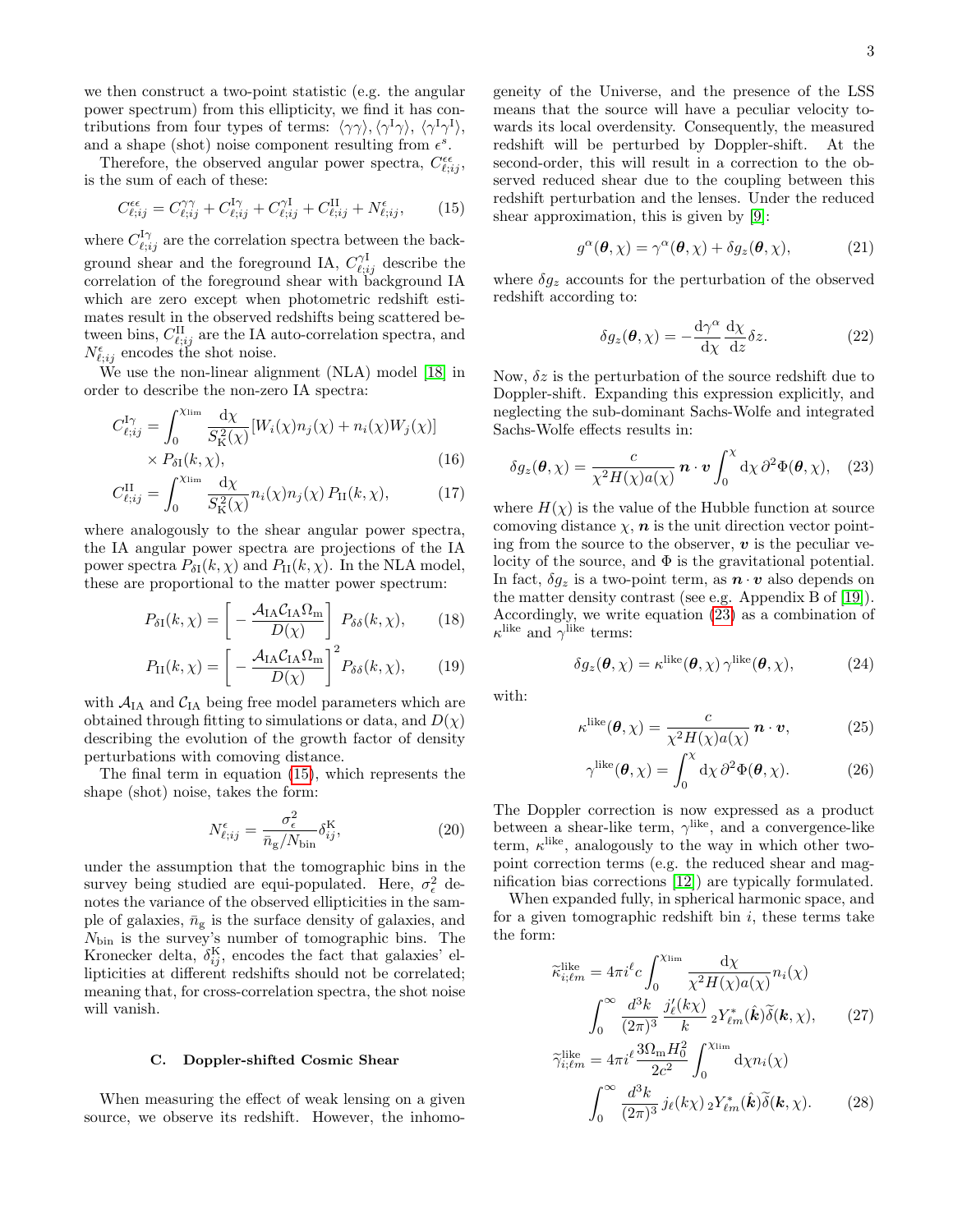In equation [\(27\)](#page-2-2),  $j'_{\ell}$  is the derivative of the spherical-Bessel function  $j_\ell$  with respect to  $k\chi$ .

Constructing an expression for the angular power spectrum which takes into account the additional Doppler correction term, under the flat-sky, flat-Universe, and Limber approximations (see Appendix for a detailed derivation) recovers equation [\(13\)](#page-1-0), plus an additional term:

$$
\delta C_{\ell;ij}^{\text{Doppler}} = \int_0^\infty \frac{\mathrm{d}^2 \ell'}{(2\pi)^2} \cos(2\phi_{\ell'} - 2\phi_\ell)
$$

$$
\times B_{ij}^{\text{Doppler}}(\ell, \ell', -\ell - \ell'), \tag{29}
$$

where:

$$
B_{ij}^{\text{Doppler}}(\ell, \ell', -\ell - \ell') = \int_0^{\chi_{\text{lim}}} \frac{d\chi}{\chi^4} [W_i^{\kappa\nu}(\chi, \ell')\times W_i^{\gamma\nu}(\chi)W_j(\chi) + W_j^{\kappa\nu}(\chi, \ell')\times W_j^{\gamma\nu}(\chi)W_i(\chi)]\times B^{\delta\delta\delta}(\mathbf{k}, \mathbf{k'}, -\mathbf{k} - \mathbf{k'}, \chi) \tag{30}
$$

Here,  $B^{\delta\delta\delta}$  is the bispectrum of the matter density contrast, and  $W_i^{\kappa\nu}$  and  $W_i^{\gamma\nu}$  are weight functions, analogous to the lensing kernel of equation [\(6\)](#page-1-1), corresponding to  $\tilde{\kappa}_{i;\ell m}^{\text{like}}$  and  $\tilde{\gamma}_{i;\ell m}^{\text{like}}$ , respectively. We define these weight functions as: functions as:

$$
W_i^{\kappa\nu}(\chi,\ell) = \left[\frac{\ell}{(\ell+1/2)^2} - \frac{1}{(\ell+3/2)}\right] \times \frac{c}{\chi H(\chi) a(\chi)} n_i(\chi), \tag{31}
$$

$$
W_i^{\gamma \nu}(\chi) = \frac{3\Omega_{\rm m} H_0^2}{2c^2} n_i(\chi). \tag{32}
$$

If we now also consider contributions from IAs, there will be another correction term to the angular power spectrum resulting from the correlation between the Dopplershift and IA terms. This new term takes the form:

$$
\delta C_{\ell;ij}^{\text{Doppler}-\text{IA}} = \int_0^\infty \frac{\mathrm{d}^2 \ell'}{(2\pi)^2} \cos(2\phi_{\ell'} - 2\phi_\ell)
$$

$$
\times B_{ij}^{\nu\text{I}}(\ell, \ell', -\ell - \ell'), \tag{33}
$$

where now we define:

$$
B_{ij}^{\nu I}(\ell, \ell', -\ell - \ell') = \int_0^{\chi_{\text{lim}}} \frac{d\chi}{\chi^4} [W_i^{\kappa \nu}(\chi, \ell')\times W_i^{\gamma \nu}(\chi) n_j(\chi) + W_j^{\kappa \nu}(\chi, \ell')\times W_j^{\gamma \nu}(\chi) n_i(\chi)]\times B^{\delta \delta I}(\mathbf{k}, \mathbf{k'}, -\mathbf{k} - \mathbf{k'}, \chi). \tag{34}
$$

In equation [\(34\)](#page-3-1),  $B^{\delta\delta I}$  is the matter-IA bispectrum. In order to calculate this, we apply the ansatz which extends the NLA model to the bispectrum case [\[12\]](#page-7-8); giving the expression:

$$
B_{\delta\delta I}(\boldsymbol{k_1}, \boldsymbol{k_2}, \boldsymbol{k_3}, \chi) = 2F_2^{\text{eff}}(\boldsymbol{k_1}, \boldsymbol{k_2}) P_{1\delta}(k_1, \chi) P_{\delta\delta}(k_2, \chi) + 2F_2^{\text{eff}}(\boldsymbol{k_2}, \boldsymbol{k_3}) P_{\delta\delta}(k_2, \chi) P_{\delta I}(k_3, \chi) + 2F_2^{\text{eff}}(\boldsymbol{k_1}, \boldsymbol{k_3}) P_{\delta I}(k_1, \chi) \times P_{\delta\delta}(k_3, \chi),
$$
(35)

where  $F_2^{\text{eff}}$  is a fitting function obtained from N-body simulations, given in [\[20\]](#page-7-16).

### <span id="page-3-5"></span>D. Fisher Matrix Formalism

<span id="page-3-2"></span>To predict the cosmological parameter constraints for a Euclid-like survey, we make use of Fisher matrices [\[21\]](#page-7-17); which are the expectation of the Hessian of the likelihood. The Fisher matrix depends exclusively on the mean of the data vector and on the covariance of the data when the assumption of a Gaussian likelihood is made. For weak lensing, it has been shown that this assumption is safe [\[22,](#page-7-18) [23\]](#page-7-19). Additionally, the shear field has a mean value of zero. Accordingly, and making the additional assumption of a Gaussian covariance, the particular Fisher matrix we use is given by:

$$
F_{\tau\zeta} = f_{\rm sky} \sum_{\ell = \ell_{\rm min}}^{\ell_{\rm max}} \Delta \ell \left(\ell + \frac{1}{2}\right)
$$
  
 
$$
\times \text{tr}\left[\frac{\partial C_{\ell}}{\partial \theta_{\tau}} C_{\ell}^{-1} \frac{\partial C_{\ell}}{\partial \theta_{\zeta}} C_{\ell}^{-1}\right], \tag{36}
$$

<span id="page-3-6"></span><span id="page-3-4"></span>where  $f_{\text{sky}}$  is the fraction of sky observed,  $\Delta\ell$  is the bandwidth of  $\ell$ -modes sampled, these blocks in  $\ell$  are summed over, and  $\tau$  and  $\zeta$  denote the current parameters of interest,  $\theta_{\tau}$  and  $\theta_{\zeta}$ . A more detailed calculation of this expression can be found in [\[11\]](#page-7-7). For a given parameter, we are then able to predict the uncertainty using the expression:

$$
\sigma_{\tau} = \sqrt{F_{\tau\tau}^{-1}}.\tag{37}
$$

If we want to predict how biased cosmological parameter values will be when neglecting a systematic effect within the data, this can be achieved by extending the Fisher matrix calculation [\[24\]](#page-7-20), such that:

$$
b(\theta_{\tau}) = \sum_{\zeta} F_{\tau\zeta}^{-1} f_{\text{sky}} \sum_{\ell} \Delta \ell \left( \ell + \frac{1}{2} \right)
$$

$$
\times \text{tr} \left[ \delta C_{\ell} C_{\ell}^{-1} \frac{\partial C_{\ell}}{\partial \theta_{\zeta}} C_{\ell}^{-1} \right], \tag{38}
$$

<span id="page-3-3"></span><span id="page-3-1"></span>where the matrix  $\delta C_{\ell}$  contains the value of the systematic effect correction for the spectra of each tomographic bin auto and cross-correlation at a given  $\ell$ . Here, the Doppler-shift and Doppler-IA corrections of equation [\(29\)](#page-3-2) and equation [\(33\)](#page-3-3), form this matrix.

#### <span id="page-3-0"></span>III. METHODOLOGY

We study the effect of neglecting Doppler-shift on upcoming weak lensing surveys by utilising the forecasting specifications of a Euclid-like survey [\[11\]](#page-7-7) to represent Stage IV cosmic shear experiments. Accordingly, we consider the case where  $\ell$ -modes up to  $\ell_{\text{max}} = 5000$  are included in the survey, as this is a requirement for such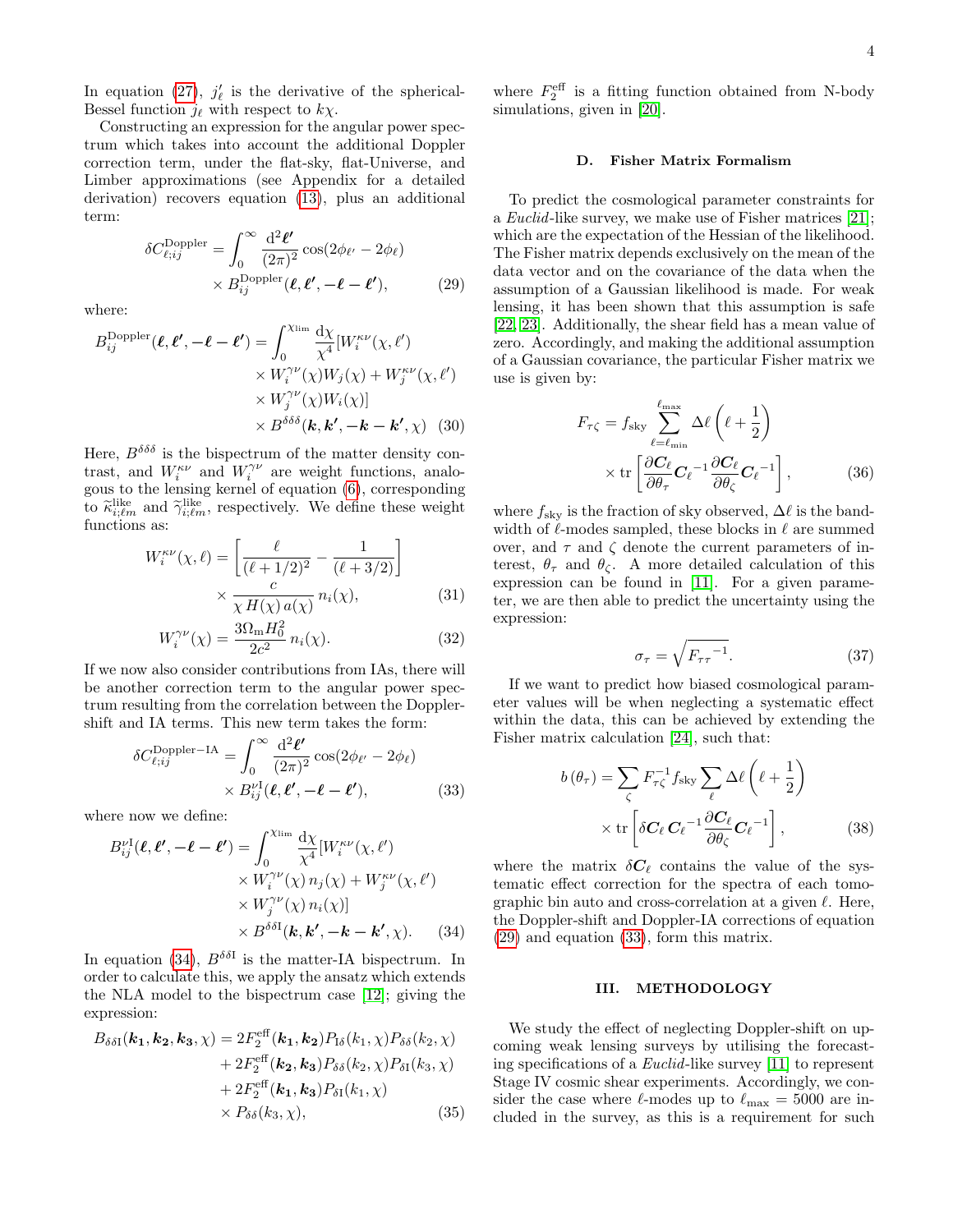<span id="page-4-2"></span>TABLE I. Photometric redshift probability distribution parameters used in this work, together with their values. The functional form of the distribution is stated in equation [\(41\)](#page-4-1). These are chosen to be consistent with [\[11\]](#page-7-7).

| Parameter Value   |      |
|-------------------|------|
| $c_{\rm b}$       | 1.0  |
| $z_{\rm h}$       | 0.0  |
| $\sigma_{\rm h}$  | 0.05 |
| $c_{\rm o}$       | 1.0  |
| $z_{\alpha}$      | 0.1  |
| $\sigma_{\alpha}$ | 0.05 |
| $f_{\rm out}$     | 0.1  |
|                   |      |

an experiment to achieve its precision goals with weak lensing.

A Euclid-like survey will observe an area such that  $f_{\rm sky} = 0.36$ , and have a galaxy surface density of  $\bar{n}_{\rm g} = 30$ arcmin−<sup>2</sup> . We take the intrinsic variance of unlensed galaxy ellipticities to consist of two components. These individual components are considered to both have a value of 0.21, leading to a root-mean-square intrinsic ellipticity of  $\sigma_{\epsilon} = \sqrt{2} \times 0.21 \approx 0.3$ . We consider the survey to observe data in ten equi-populated redshift bins, with the following redshift bounds: {0.001, 0.418, 0.560, 0.678, 0.789, 0.900, 1.019, 1.155, 1.324, 1.576, 2.50}.

Taking into account photometric redshift uncertainties, the galaxy distributions for these tomographic bins are represented by the following expression:

$$
\mathcal{N}_{i}(z) = \frac{\int_{z_{i}^{-}}^{z_{i}^{+}} \mathrm{d}z_{\mathrm{p}} \,\mathfrak{n}(z) p_{\mathrm{ph}}(z_{\mathrm{p}}|z)}{\int_{z_{\mathrm{min}}}^{z_{\mathrm{max}}} \mathrm{d}z \int_{z_{i}^{-}}^{z_{i}^{+}} \mathrm{d}z_{\mathrm{p}} \,\mathfrak{n}(z) p_{\mathrm{ph}}(z_{\mathrm{p}}|z)},\qquad(39)
$$

where  $z_p$  is the photometric redshift measured,  $z_i^-$  and  $z_i^+$  are bounds of the *i*-th redshift bin,  $z_{\text{min}}$  and  $z_{\text{max}}$  are the minimum and maximum redshifts observed by the survey, and  $n(z)$  is the underlying, true distribution of galaxies with redshift,  $z$ , which we model using  $[6]$ :

$$
\mathfrak{n}(z) \propto \left(\frac{z}{z_0}\right)^2 \exp\bigg[-\bigg(\frac{z}{z_0}\bigg)^{3/2}\bigg],\tag{40}
$$

with  $z_0 = z_{\rm m}/\sqrt{2}$ , where  $z_{\rm m} = 0.9$  is the survey's median redshift, and the function  $p_{ph}(z_p|z)$  encodes the probability that a galaxy with true redshift  $z$  is measured instead to be at  $z_p$ . Explicitly, this takes the form:

$$
p_{\rm ph}(z_{\rm p}|z) = \frac{1 - f_{\rm out}}{\sqrt{2\pi}\sigma_{\rm b}(1+z)} \exp\left\{-\frac{1}{2}\left[\frac{z - c_{\rm b}z_{\rm p} - z_{\rm b}}{\sigma_{\rm b}(1+z)}\right]^2\right\}
$$

$$
+ \frac{f_{\rm out}}{\sqrt{2\pi}\sigma_{\rm o}(1+z)} \times \exp\left\{-\frac{1}{2}\left[\frac{z - c_{\rm o}z_{\rm p} - z_{\rm o}}{\sigma_{\rm o}(1+z)}\right]^2\right\},\tag{41}
$$

where the first term on the right-hand side accounts for multiplicative and additive bias in the determination of

<span id="page-4-3"></span>TABLE II. Choice of fiducial  $w_0w_a$ CDM cosmological parameter values used for this investigation. These values were chosen for consistency with [\[11\]](#page-7-7).

| Cosmological Parameter Fiducial Value |       |
|---------------------------------------|-------|
| $\Omega_{\rm m}$                      | 0.32  |
| $\Omega_{\rm b}$                      | 0.05  |
| $\hbar$                               | 0.67  |
| $n_{\rm s}$                           | 0.96  |
| $\sigma_8$                            | 0.816 |
| $\sum m_{\nu}$ (eV)                   | 0.06  |
| $w_0$                                 | $-1$  |
| $w_a$                                 |       |
|                                       |       |

redshifts for the fraction of sources with a well measured redshift, whereas the second term describes the effect of a fraction of catastrophic outliers,  $f_{\text{out}}$ . Table [I](#page-4-2) contains our choice of values for the parameters of this model. As a function of comoving distance, the galaxy distribution is then  $n_i(\chi) = \mathcal{N}_i(z) dz/d\chi$ .

For the purposes of this investigation, we adopt a flat  $w_0w_a$ CDM cosmology. This choice of fiducial cosmology includes a time-varying dark energy equation-of-state. In addition, it is constituted of the following cosmological parameters: the present-day matter density parameter  $\Omega_{\rm m}$ , the present-day density of baryonic matter  $\Omega_{\rm b}$ , the amplitude of density fluctuations on 8  $h^{-1}{\rm Mpc}$ scales  $\sigma_8$ , the spectral index  $n_s$ , the Hubble parameter  $h = H_0/100 \text{km s}^{-1} \text{Mpc}^{-1}$ , the present-day dark energy equation of state value  $w_0$ , and the high-redshift value of the dark energy equation of state  $w_a$ . Additionally, we include massive neutrinos such that the sum of their masses  $\sum m_{\nu} \neq 0$ . Our choice of fiducial values for these parameters is given in Table [II.](#page-4-3) We obtain the power spectrum of the matter density contrast using the publicly available  $CAMB<sup>4</sup> code [25]$  $CAMB<sup>4</sup> code [25]$  $CAMB<sup>4</sup> code [25]$  $CAMB<sup>4</sup> code [25]$ . The non-linear part of the matter power spectrum is obtained using Halofit [\[26\]](#page-7-22) and by including the additional corrections of [\[27\]](#page-7-23). In order to calculate comoving distances, we additionally make use of Astropy<sup>[5](#page-4-5)</sup> [\[28,](#page-7-24) [29\]](#page-7-25). The matter bispectrum required by equation [\(30\)](#page-3-4) is computed via the BiHalofit model [\[30\]](#page-7-26) and package<sup>[6](#page-4-6)</sup>. In order to calculate the IA contributions at both the two–point and three–point levels, we use the following values for the NLA model:  $A_{IA} = 1.72$ and  $C_{IA} = 0.0134$  [\[11\]](#page-7-7). The Fisher matrix constructed in our analysis includes  $\Omega_{\rm m}, \Omega_{\rm b}, h, n_{\rm s}, \sigma_8, w_0, w_a$ , and  $\mathcal{A}_{\rm IA}$ .

## <span id="page-4-0"></span>IV. RESULTS AND DISCUSSION

Within this section, we present the the effect of neglecting Doppler-shift on the cosmology that will be carried

<span id="page-4-4"></span><span id="page-4-1"></span><sup>4</sup> <https://camb.info/>

<span id="page-4-5"></span><sup>5</sup> <http://www.astropy.org>

<span id="page-4-6"></span> $6$  [http://cosmo.phys.hirosaki-u.ac.jp/takahasi/codes\\_e.htm](http://cosmo.phys.hirosaki-u.ac.jp/takahasi/codes_e.htm)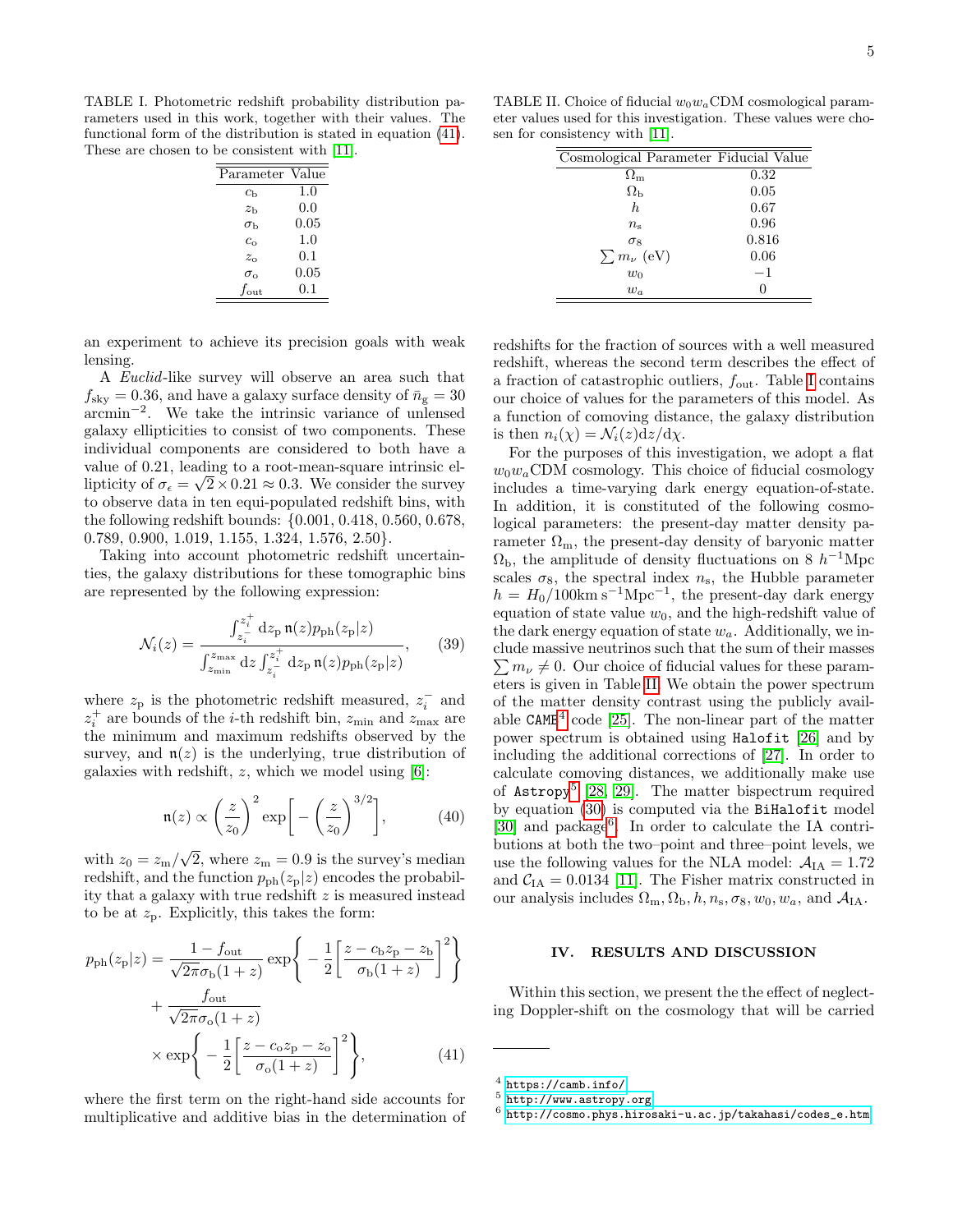

<span id="page-5-0"></span>FIG. 1. Relative magnitude of Doppler-shift corrections as a proportion of shear angular power spectra, for the auto-correlations of 10 equipopulated tomographic redshift bins for a Euclid-like survey. The bin edges are: {0.001, 0.418, 0.560, 0.678, 0.789, 0.900, 1.019, 1.155, 1.324, 1.576, 2.50}. The left–most panel shows the Doppler–shear correction, while the central panel shows the Doppler–IA term, and the right–most panel displays the combined corrections. The sample variance is also shown, for comparison. As would be expected, the effect of Doppler-shift is greatest at low redshift, and decreases as redshift increases. In all cases, both corrections are several orders-of-magnitude below sample variance, suggesting these terms are unlikely to be significant for Stage IV surveys.

<span id="page-5-1"></span>TABLE III. Predicted  $1\sigma$  cosmological parameter constraints obtained from cosmic shear power spectra for a Euclid-like survey, together with the biases in the inferred parameter values resulting from neglecting the Doppler-shift correction. Constraints and biases are obtained using the Fisher matrix formalism, and the choice of fiducial cosmology is stated in Table [II.](#page-4-3) Biases are only considered significant if they exceed  $0.25 \times 1\sigma$ , as at this point the  $2\sigma$  parameter constraints would overlap by less than 90%. All biases reported here are well below that threshold, suggesting these corrections can be safely neglected for Stage IV experiments.

| Cosmological Uncertainty |             | Doppler                                    | $Doppler-IA$                                |
|--------------------------|-------------|--------------------------------------------|---------------------------------------------|
| Parameter                | $(1\sigma)$ | $Bias/1\sigma$                             | $Bias/1\sigma$                              |
| $\Omega_{\rm m}$         | 0.0089      | $1.4 \times 10^{-3}$                       | $3.4 \times 10^{-6}$                        |
| $\Omega_{\rm h}$         | 0.020       | $-1.8 \times 10^{-4}$                      | $-4.0 \times 10^{-7}$                       |
| h                        | 0.12        |                                            | $-2.8 \times 10^{-4}$ $-1.2 \times 10^{-6}$ |
| $n_{\rm s}$              | 0.028       | $-1.3 \times 10^{-4}$ $5.2 \times 10^{-7}$ |                                             |
| $\sigma_8$               | 0.0094      | $-1.1 \times 10^{-3}$                      | $-2.6 \times 10^{-6}$                       |
| $w_0$                    | 0.11        | $1.2 \times 10^{-3}$                       | $2.9 \times 10^{-6}$                        |
| $w_a$                    | 0.32        |                                            | $-5.6 \times 10^{-4}$ $-1.9 \times 10^{-6}$ |

out with a Euclid-like survey. Firstly, we show the magnitude of the Doppler and Doppler-IA corrections relative to the predicted the cosmic shear power spectra for such a survey. We then report the resulting biases on the inferred cosmological parameters that would result from ignoring these corrections.

In Figure [1,](#page-5-0) we show the magnitude of the Doppler and Doppler-IA correction terms, relative to the cosmic shear angular power spectra, for the auto-correlation spectra of all tomographic bins for a Euclid-like survey. Here, the two corrections are shown both separately and when combined. Additionally, the sample variance, given by [\[31\]](#page-7-27)

 $\Delta C_{\ell}/C_{\ell} = \sqrt{2} \left[ f_{\rm sky}(2\ell + 1) \right]^{-1/2}$ , is also shown for reference. From this graph, we see that the impact of Dopplershift decreases as the redshift range of the tomographic bin probed increases. This is a consequence of the accelerating expansion of the Universe [\[5\]](#page-7-1), as accordingly we expect the relative Doppler-shift to be greater at lower redshifts. However, across the entire redshift and  $\ell$  range of the survey, we observe that both correction terms remain several orders-of-magnitude below sample variance; consistent with the findings of [\[10\]](#page-7-6). This suggests that these corrections may be able to be safely neglected for upcoming surveys.

To provide more in–depth insight into whether these terms can be neglected for Stage IV surveys, Table [III](#page-5-1) shows the biases that would result in the inferred cosmological parameter values, if the Doppler-shift effects were to be neglected. Also shown here are the predicted parameter constraints for a Euclid-like survey. Both the predicted constraints and biases were calculated using the Fisher formalism described in Section [II D.](#page-3-5) From this table, we see that all of the resulting biases are at subpercent level. Given that a bias must exceed  $0.25\sigma$ , in order to typically be considered significant – as at this point the biased and unbiased parameter constraints would overlap by less than 90% – we can safely conclude that the effect of Doppler-shift on the cosmic shear angular power spectrum can be neglected for Stage IV experiments.

#### V. CONCLUSIONS

Within this paper, we have explored the impact of Doppler-shift on the cosmic shear angular power spec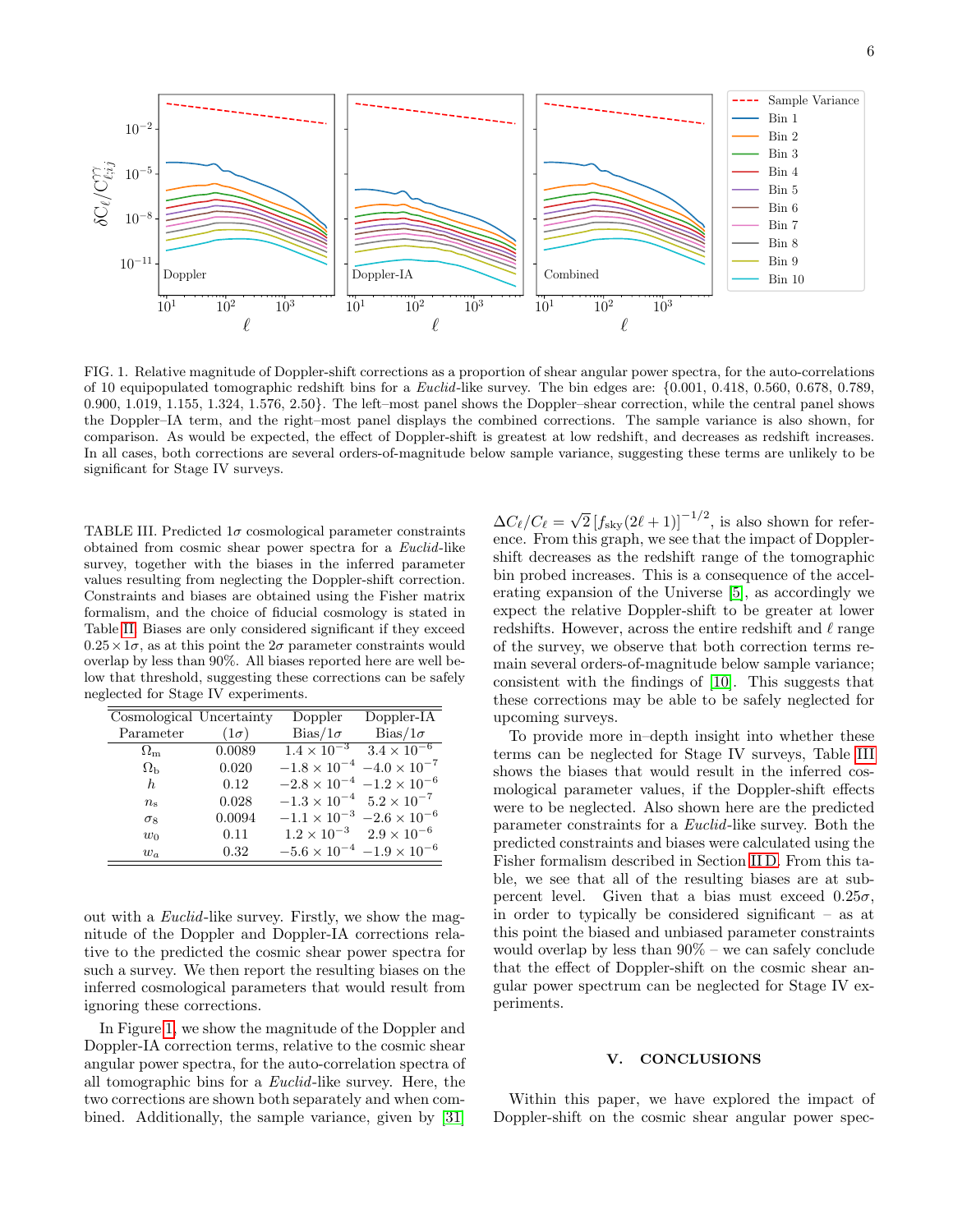tra that will obtained from Stage IV surveys. Adopting modelling specifics for a *Euclid*-like survey, we calculated the three–point corrections to the shear angular power spectra that result from the perturbation to the observed shear from Doppler-shift. Additionally, we demonstrated how this perturbation interacts with IA terms, and calculated the resulting Doppler-IA correction for the shear angular power spectrum. Both of these additional corrections were shown to be several orders-of-magnitude smaller than sample variance, suggesting these corrections could be safely neglected.

In order to explicitly check whether these corrections resulted in any significant biases at the cosmological parameter level, we propagated these through a Fisher matrix calculation. We found that all resulting biases were of the sub–percent level, confirming that, in isolation, Doppler-shift does not need to be taken into account for cosmic shear analyses in Stage IV weak lensing surveys.

However, we note that it is possible that when combined with multiple other neglected approximations, the total magnitude of the corrections may result in significant biases. A comprehensive investigation of all weak lensing approximations is necessary to test this. Additionally, while this effect does not significantly affect the cosmic shear power spectrum, it can be detected in other forms in Stage IV surveys. If the convergence is directly probed, a significant contribution to the observed convergence signal from this Doppler-shift can be detected [\[19\]](#page-7-15). Furthermore, this Doppler-shift of source redshifts could also result in detectable contributions in cross-correlations with other probes that depend on the peculiar velocity of overdensities, for example the Kinematic Sunyaev–Zeldovich effect (see e.g. [\[32,](#page-7-28) [33\]](#page-7-29)).

#### ACKNOWLEDGMENTS

ACD acknowledges the support of the Royal Society. TDK acknowledges funding from the European Union's Horizon 2020 research and innovation programme under grant agreement No. 776247.

## Appendix: Extended Limber Approximation for Doppler Correction

While the extended Limber approximation [\[14\]](#page-7-10) can be readily applied to the  $\tilde{\gamma}_{i;\ell m}^{\text{like}}$  Doppler term of equation

[\(28\)](#page-2-3), the  $\tilde{\kappa}_{i,\ell,m}^{\text{like}}$  term from equation [\(27\)](#page-2-2) presents compli-<br>cations. This is due to the additional factor of k, and the cations. This is due to the additional factor of  $k$ , and the presence of the derivative of a spherical Bessel function.

In order to apply the Limber approximation for this case, we can begin by recognizing that:

$$
j'_{\ell}(k\chi) = \frac{\ell}{k\chi} j_{\ell}(k\chi) - j_{\ell+1}(k\chi). \tag{A.1}
$$

Now, we can see how we obtain the weight described in equation [\(31\)](#page-3-6) by following the derivation of LoVerde and Afshordi [\[14\]](#page-7-10) (referred to as LA from here–on) for an angular power spectrum where one of the fields probed is  $\tilde{\kappa}_{i;\ell,m}^{\text{like}}$ . Here we only detail the two-point case for simplic-<br>ity and brewity, however it is straightforward to generity and brevity, however it is straightforward to generalise this to the three-point case; particularly given that a bispectrum can typically be expressed as a linear combination of power spectra  $[20, 30, 34, 35]$  $[20, 30, 34, 35]$  $[20, 30, 34, 35]$  $[20, 30, 34, 35]$ . Equation  $(5)$ of LA, in our case, would read:

$$
C_{A\kappa^{\text{like}}} = \int \mathrm{d}k P_{A\delta} \int \mathrm{d}\chi_1 \frac{F_A}{\sqrt{\chi_1}} J_{\ell+1/2}(k\chi_1)
$$

$$
\int \mathrm{d}\chi_2 \frac{F_{\kappa^{\text{like}}}}{\sqrt{\chi_2}} \times \left[ \frac{\ell}{k\chi} J_{\ell+1/2}(k\chi_2) - J_{\ell+3/2}(k\chi_2) \right], \qquad (A.2)
$$

where  $J_{\ell}$  is the Bessel function of the  $\ell$ -th order,  $F_A$  is the projection kernel for field A, and:

$$
F_{\kappa^{like}}(\chi) = \frac{c}{\chi^2 H(\chi) a(\chi)} n(\chi). \tag{A.3}
$$

Now, following the procedure of LA through to equation (13) of that work and retaining only terms to the firstorder, we obtain:

$$
C_{A\kappa^{\text{like}}} = \int \frac{d\chi}{\chi^2} \frac{\chi}{(\ell+1/2)} \left[ \frac{\ell}{(\ell+1/2)} - \frac{(\ell+1/2)}{(\ell+3/2)} \right] \times F_{\kappa^{\text{like}}}(\chi) F_A(\chi) P_{A\delta} \left( \frac{(\ell+1/2)}{\chi} \right)
$$

$$
= \int \frac{d\chi}{\chi^2} W_i^{\kappa\nu}(\chi, \ell) F_A(\chi)
$$

$$
\times P_{A\delta} \left( \frac{(\ell+1/2)}{\chi} \right). \tag{A.4}
$$

When performed at the three-point level, this calculation gives the Limber approximated bispectra of equation [\(30\)](#page-3-4) and equation [\(34\)](#page-3-1).

- <span id="page-6-0"></span>[1] A. Albrecht, G. Bernstein, R. Cahn, W. L. Freedman, J. Hewitt, W. Hu, J. Huth, M. Kamionkowski, E. W. Kolb, L. Knox, et al., arXiv e-prints , astro-ph/0609591 (2006), [arXiv:astro-ph/0609591 \[astro-ph.CO\].](http://arxiv.org/abs/astro-ph/0609591)
- <span id="page-6-1"></span>[2] C. Heymans, L. Van Waerbeke, L. Miller, T. Erben,

H. Hildebrandt, H. Hoekstra, T. D. Kitching, Y. Mellier, P. Simon, C. Bonnett, et al., [Mon. Not. R. Astron.](http://dx.doi.org/ 10.1111/j.1365-2966.2012.21952.x) Soc 427[, 146 \(2012\).](http://dx.doi.org/ 10.1111/j.1365-2966.2012.21952.x)

[3] Dark Energy Survey Collaboration, arXiv e-prints , astro-ph/0510346 (2005), [arXiv:astro-ph/0510346 \[astro-](http://arxiv.org/abs/astro-ph/0510346)